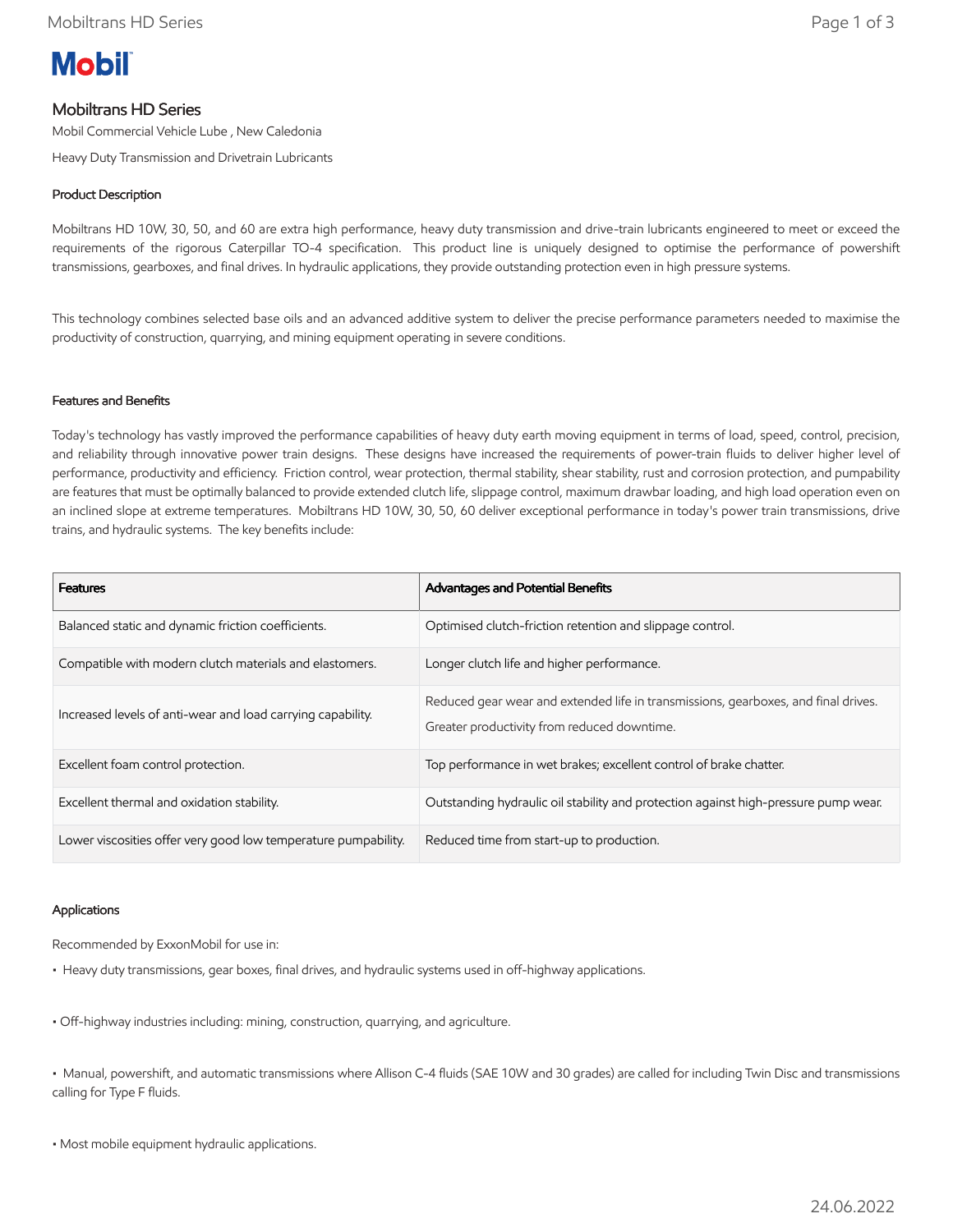# Mobiltrans HD Series **Page 2 of 3**

## Specifications and Approvals

| This product has the following approvals: | 30         | 50 | 60 | <b>10W</b> |
|-------------------------------------------|------------|----|----|------------|
| ZF TE-ML 03C                              | $\sqrt{ }$ |    |    |            |
| ZF TE-ML 07F                              | $\lambda$  |    |    |            |

| This product is recommended for use in applications requiring: | 30        | 50 | 60 | <b>10W</b> |
|----------------------------------------------------------------|-----------|----|----|------------|
| Allison C-4                                                    | $\lambda$ |    |    | ⌒          |
| KOMATSU KES 07.868.1                                           |           |    |    |            |

| This product meets or exceeds the requirements of: | 30        | 50 | 60 | <b>10W</b> |
|----------------------------------------------------|-----------|----|----|------------|
| Caterpillar TO-4                                   | $\lambda$ |    |    |            |

#### Properties and Specifications

| Property                                      | 30            | 50            | 60     | <b>10W</b> |
|-----------------------------------------------|---------------|---------------|--------|------------|
| Grade                                         | <b>SAE 30</b> | <b>SAE 50</b> | SAE 60 | SAE 10W    |
| Density @ 15 C, kg/l, ASTM D4052              | 0.886         | 0.91          | 0.91   | 0.864      |
| Flash Point, Cleveland Open Cup, °C, ASTM D92 | 242           | 242           | 244    | 233        |
| Kinematic Viscosity @ 100 C, mm2/s, ASTM D445 | 10.9          | 18.1          | 25     | 6.2        |
| Kinematic Viscosity @ 40 C, mm2/s, ASTM D445  | 96.1          | 205.67        | 332.74 | 40.3       |
| Pour Point, °C, ASTM D97                      | $-30$         | $-18$         | $-12$  | $-36$      |
| Viscosity Index, ASTM D2270                   | 95            | 97            | 96     | 115        |

### Health and Safety

Health and Safety recommendations for this product can be found on the Material Safety Data Sheet (MSDS) @ [http://www.msds.exxonmobil.com/psims](http://www.msds.exxonmobil.com/psims/psims.aspx) /psims.aspx

All trademarks used herein are trademarks or registered trademarks of Exxon Mobil Corporation or one of its subsidiaries unless indicated otherwise. 04-2022

## Energy lives here™